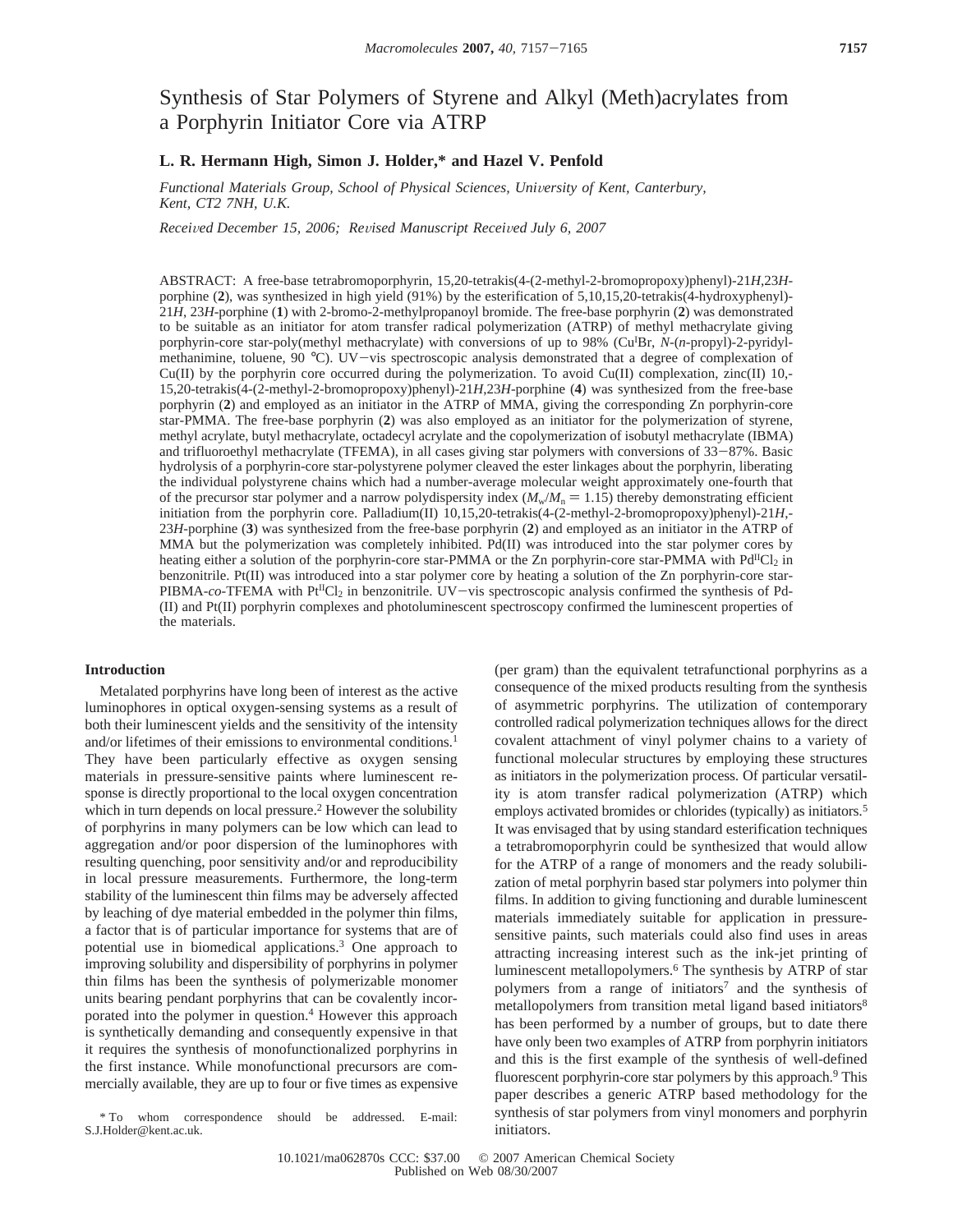#### **Experimental Section**

**Materials.** 5,10,15,20-tetrakis(4-hydroxyphenyl)-21*H*,23*H*-porphine (dye content 95%) (**1**), 2-bromo-2-methylpropionyl bromide (98%), copper(I) bromide (99%), copper(II) bromide (99%) triethylamine (99%), and 15-crown-5 were purchased from Aldrich and used without further purification. Methyl methacrylate, methyl acrylate, butyl methacrylate, styrene, and 2,2,2-trifluoroethyl methacrylate (all 99%) were purchased from Aldrich and passed through a short column of alumina to remove inhibitors prior to use. 2,2′- Bipyridine (99%), 1,1,4,7,7-pentamethyldiethylenetriamine (99%) and zinc(II) bromide (98%) were purchased from Acros and used without further purification. Isobutyl methacrylate (99%) was purchased from Acros and passed through a short column of alumina to remove the inhibitor prior to use. Palladium(II) chloride and platinum(II) chloride were purchased from Fluka and used without further purification.  $\alpha, \alpha'$ -azoisobutyronitrile was purchased from Molekula and used without further purification. THF and toluene were purchased from Fisher and predried over MgSO4, dried over Na wire and then distilled under  $N_2$  over Na (and in the case of THF, benzophenone) immediately prior to use. *N*-(*n*-propyl)-2 pyridylmethanimine and *N*-(*n*-octyl)-2-pyridylmethanimine were synthesized as reported in the literature.<sup>10</sup>

Poly(isobutyl methacrylate-*co*-trifluoroethyl methacrylate) (IBMA*co*-TFEMA), for use in paint formulations was synthesized by a standard free radical polymerization technique, using  $\alpha, \alpha'$ azoisobutyronitrile as an initiator and a 1:1 molar ratio of IBMA: TFEMA monomers in toluene at 80 °C. The IBMA-TFEMA copolymer contained 52 mol % IBMA and 48 mol % TFEMA with  $M_n = 29\,450$  and  $M_w/M_n = 1.75$ .

**Analysis.** 1H and 13C NMR were recorded with a JEOL GX-270 FT at 270 MHz in CDCl<sub>3</sub> solutions at 30 °C. Spectra were interpreted with JEOL Systems Spec NMR 1.2.0 software. Monomer conversion was followed with 1H NMR by following the change in relative integral ratios between monomer and polymer signals. Molecular weight parameters were measured with equipment supplied by Polymer Laboratories, Ltd. All measurements were carried out on samples in tetrahydrofuran (THF) at 40 °C with two 300  $\times$  7.5 mm PLgel 5  $\mu$ m Mixed-C columns equipped with an LC 1120 high-performance liquid chromatography (HPLC) pump and a Shodex RI-101 refractive index detector and a Knauer K-2600 variable dual wavelength UV-vis detector. The instrumentation was calibrated with poly(methyl methacrylate) (PMMA) and polystyrene (PS) standards supplied by Polymer Laboratories, Ltd.

UV-vis spectra were recorded on a Unicam UV500 spectroscope at 20 °C in dichloromethane at concentrations of 0.1 mg  $mL^{-1}$ . Fluorescence spectra were recorded on a Perkin-Elmer LS50B spectrophotometer from THF solutions at concentrations of 0.1 mg mL-<sup>1</sup> or from thin films in IBMA-*co*-TFEMA matrices at 1wgt% concentrations on quartz slides at 20 °C. MALDI- and LDI-TOF mass spectra were obtained from a Bruker ultraflex mass spectrometer. The matrices for MALDI-TOF (reflectron) were *trans*indole acrylic acid (Acros, 98%) for the polymethacrylate samples and dithranol (Aldrich, 90%) for the polystyrene sample. Porphyrin samples were run on LDI-TOF (linear) without matrices.

**Synthesis of 5,10,15,20-Tetrakis(4-(2-methyl-2-bromopropoxy)phenyl)-21***H***,23***H***-porphine (2).** 5,10,15,20-Tetrakis(4-hydroxyphenyl)-21*H*,23*H*-porphine (400 mg,  $5.9 \times 10^{-4}$  mol), triethylamine (1 mL) and dichloromethane (50 mL) were combined under nitrogen in an ice bath. 2-bromo-2-methylpropionyl bromide  $(3.2 \text{ g}, 1.4 \times 10^{-2} \text{ mol})$  in anhydrous dichloromethane  $(10 \text{ mL})$ was added dropwise over 15 min. The mixture was allowed to warm to room temperature and then stirred for 18 h. The reaction mixture was then washed with 1% aqueous NaOH solution, and the organic layer was reduced to a minimum under reduced pressure. The resulting solution was purified by silica flash chromatography (eluent: dichloromethane). After removal of the solvent the porphyrin was isolated as a purple powder.

Yield: 0.68 g, 91%. <sup>1</sup>H NMR (CDCl<sub>3</sub>, 270 MHz):  $δ$ <sub>H</sub> ppm 2.2 (s, 24H, C(CH3)2Br), 7.55 (d, 8H, Ar-H), 8.25 (d, 8H, Ar-H), 8.89 (s, 8H, pyrrole-H), 12.2 (br s, 0.7H, N-H). 13C NMR (CDCl3, 67.9 MHz):  $\delta$ <sub>C</sub> ppm 170 (C=O), 151 ((benzene ring)C-O-), 140 (inner carbon on benzene ring), 135, 131 (*ortho*- and *meta*-carbons on benzene ring), 119 (pyrrole rings), 55 (**C**(CH3)2), 31 (C(**C**H3)2). MALDI-TOF mass spectrometry: *<sup>m</sup>*/*<sup>z</sup>* 1271 1272, 1273, 1274, 1275, 1276, 1277, 1278, 1279 (isotopic pattern of M<sup>+</sup> (1275)).

**Typical ATRP Procedure.** 10,15,20-Tetrakis(4-(2-methyl-2 bromopropoxy)phenyl)-21*H*,23*H*-porphine (2) (50 mg,  $3.9 \times 10^{-5}$ mol), methyl methacrylate (1.57 g, 0.0157 mol), copper(I) bromide (24 mg,  $1.68 \times 10^{-4}$  mol), *N*-(*n*-propyl)-2-pyridylmethanimine (NPPM)(52 mg,  $3.51 \times 10^{-4}$  mol), and toluene (2 mL) were combined in a Schlenk tube and subjected to three freeze-thaw cycles, then stirred at 90 °C under nitrogen for 17 h. The reaction mixture was then precipitated by the dropwise addition into hexane (15 mL). After isolation by filtration the polymer was dissolved in toluene and precipitated by the dropwise addition into a stirred solution of methanol (15 mL). The polymer was then filtered, dried in a desiccator under vacuum and the structure confirmed by  ${}^{1}$ H and 13C NMR and the molecular weight parameters analyzed by SEC.

All star polymers were synthesized with porphyrin initiator: monomer molar ratios of 1:400 or 1:800. **P8** was synthesized using a 1:1 molar ratio of isobutyl methacrylate to 2,2,2-trifluoroethyl methacrylate.

Where kinetic analyses were performed, similar reactions were carried out as above but samples (0.1 mL) were taken by syringe at appropriate time intervals. The sample solutions were filtered through short alumina columns which were then rinsed through with CDCl<sub>3</sub> and the monomer conversions recorded by  ${}^{1}$ H NMR and molecular weight parameters by SEC.

**P1** (Porphyrin 2 core PMMA star): <sup>1</sup>H NMR (CDCl<sub>3</sub>, 270) MHz):  $\delta_H$  ppm 0.84 (br s,  $-CH_3$  (rr)) 1.02 (br s,  $-CH_3$  (mr)) 1.21 (br s,  $-CH_3$  (mm)) 1.6–2.2 ( $-CH_2$ ) 3.60 (br s,  $-OCH_3$ ) 7.47 (br d, porph $-Ar-H$ ) 8.22 (br d, porph $-Ar-H$ ) 8.87 (br s, pyrrole-H). <sup>13</sup>C NMR (CDCl<sub>3</sub>, 67.9 MHz):  $\delta$ <sub>C</sub> ppm 16.6 (-CH<sub>3</sub>(rr)) 18.8  $(-CH<sub>3</sub>(rm))$  43-46  $(-CH<sub>2</sub>-C(CH<sub>3</sub>)-)$  51.7  $(-OCH<sub>3</sub>)$  52.2-55.2  $(-CH<sub>2</sub>-)$  176-179 (C=O).

**P5** (Porphyrin 2 core PS star): <sup>1</sup>H NMR (CDCl<sub>3</sub>, 270 MHz): *<sup>δ</sup>*<sup>H</sup> ppm 1.0-1.7 (-CH2) 1.7-2.3 (CH) 5.9-6.7 (*ortho*-H) 6.7- 7.5 (*meta*- and *para*-H), 7.50 (br d, porph-Ar-H) 8.22 (br d, porph-Ar-H) 8.84 (br s, pyrrole-H). <sup>13</sup>C NMR (CDCl<sub>3</sub>, 67.9 MHz):  $\delta$ <sub>C</sub> ppm 40.4 (-CH-) 41.5-46.5 (-CH<sub>2</sub>-) 125.5 (Ar positions 2, 3, and 4) 143-148 (Ar position 1).

**P7** (Porphyrin 2 core PMA star): <sup>1</sup>H NMR (CDCl<sub>3</sub>, 270 MHz):  $\delta$ <sub>H</sub> ppm 1.2-1.8 (-CH) 1.8-2.6 (CH<sub>2</sub>) 7.51 (br d, porph-Ar-H) 8.21 (br d, porph-Ar-H) 8.86 (br s, pyrrole-H). 13C NMR (CDCl<sub>3</sub>, 67.9 MHz):  $\delta$ <sub>C</sub> ppm 33-38 (-CH-) 41.4 (-OCH<sub>3</sub>) 51.6  $(-CH<sub>2</sub>-)$  174.9 (C=O).

**P8** (Porphyrin **2** core PBMA star): 1H NMR (CDCl3, 270 MHz):  $\delta_H$  ppm 0.5-1.1 (-CH<sub>2</sub>CH<sub>3</sub> and C-CH<sub>3</sub>), 1.40 (-CH<sub>2</sub>-CH<sub>3</sub>), 1.59 (-CH<sub>2</sub>CH<sub>2</sub>CH<sub>3</sub>), 1.7-2.0 (-CH<sub>2</sub>-C-), 3.94 (-OCH<sub>2</sub>-). <sup>13</sup>C NMR (CDCl<sub>3</sub>, 67.9 MHz):  $\delta$ <sub>C</sub> ppm 13.7 (-CH<sub>2</sub>CH<sub>3</sub>), 16.8 (-**C**H2CH3), 17.7-19.9 (-C-**C**H3), 30.3 (-**C**H2CH2CH3), 44- 46 (CH2-**C**(CH3)-), 51-55 (-**C**H2-C(CH3)-), 64.7 (O-**C**H2-),  $176-179$  (C=O).

P10 (Porphyrin 2 core PIBM-*co*-PTFM star): <sup>1</sup>H NMR (CDCl<sub>3</sub>, 270 MHz):  $\delta$ <sub>H</sub> ppm 0.7-1.2 (backbone-CH<sub>2</sub> and O-CH<sub>2</sub>-(C**H**<sub>3</sub>)<sub>2</sub>) 1.6–2.2 (C–CH<sub>3</sub>) 3.6–3.8 (CH<sub>2</sub> <sup>I</sup>Bu) 4.2–4.5 (CH<sub>2</sub>–CF<sub>3</sub>). <sup>13</sup>C<br>NMR (CDCl<sub>2</sub> 67.9 MHz):  $\delta_{\text{C}}$  ppm 15–20 (–CH<sub>2</sub>) 26–28 (–CH<sub>2</sub> NMR (CDCl<sub>3</sub>, 67.9 MHz):  $\delta$ <sub>C</sub> ppm 15-20 (-CH<sub>3</sub>) 26-28 (-CH<sub>3</sub> and  $C(CH_3)_2$  43-46 ( $-CH_2$ - and  $-C$ - and  $-OCH_3$ ). Ratio of **IBMA:TFEMA in**  $P9 = 1:1.28$  **by <sup>1</sup>H NMR.** 

P11 (Porphyrin 2 core PODA star): <sup>1</sup>H NMR (CDCl<sub>3</sub>, 270 MHz):  $\delta_H$  ppm 0.8 (-(CH<sub>2</sub>)<sub>n</sub>CH<sub>3</sub>, 1.1-1.4 (-CH<sub>2</sub>CH- and  $-(CH<sub>2</sub>)<sub>n</sub>$ , 1.5-1.7 ( $-OCH<sub>2</sub>CH<sub>2</sub>$ ), 3.9-4.1 ( $-O-CH<sub>2</sub>$ ).

**Metalation of 10,15,20-Tetrakis(4-(2-methyl-2-bromopropoxy) phenyl)-21***H***,23***H***-porphine (2). The relevant metal salt (CuBr<sub>2</sub>,** or  $PdCl<sub>2</sub>$ ) (5 molar equiv) and **2** (1 molar equiv) were combined under nitrogen in a 1:1 mixture of dichloromethane and methanol (50 mL). The mixture was brought to reflux for 12 h and cooled. The solvent was reduced to a minimum under reduced pressure.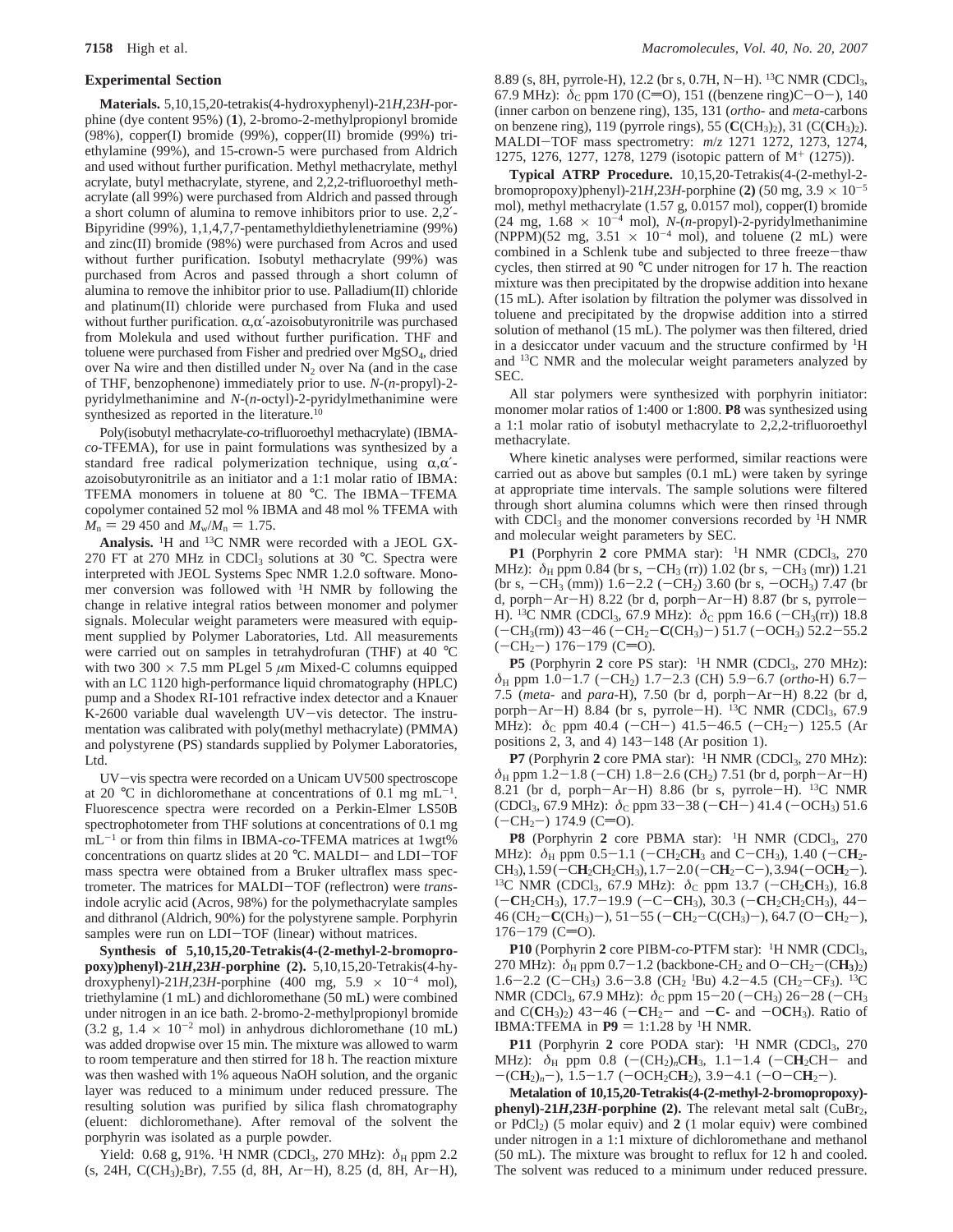**Table 1. Reaction Conditions, Molecular Weight Parameters and Monomer Conversions of the Star Polymers Made by ATRP Polymerization from Porphyrin Initiators 2 and 4**

| polymer         | initiator       | solvent | monomer           | ligand <sup>a</sup> | $M_{\rm n, theor}^{b}$ | $M_n^c$    | $M_{\mathrm{w}}/M_{\mathrm{n}}$ | convn <sup>e</sup> $(\% )$ |
|-----------------|-----------------|---------|-------------------|---------------------|------------------------|------------|---------------------------------|----------------------------|
| P <sub>1</sub>  | free base $(2)$ | toluene | <b>MMA</b>        | <b>NPPM</b>         | 39 250                 | 41 350 $d$ | 1.21                            | 98                         |
| P <sub>2</sub>  | free base $(2)$ | toluene | <b>MMA</b>        | <b>NPPM</b>         | 35 240                 | 32 040     | 1.27                            | 88                         |
| P <sub>3</sub>  | zinc $(4)$      | toluene | <b>MMA</b>        | <b>NPPM</b>         | 30 840                 | 29 450     | 1.25                            | 77                         |
| <b>P4</b>       | free base $(2)$ | toluene | styrene           | bipyridyl           | 16 744                 | 34 640     | 1.87                            | 39                         |
| P <sub>5</sub>  | free base $(2)$ | anisole | styrene           | <b>PMEDTA</b>       | 28 730                 | 23 440     | 1.37                            | 33                         |
| <b>P6</b>       | free base $(2)$ | anisole | styrene           | <b>PMEDTA</b>       | 23 180                 | 22 980     | 1.26                            | 54                         |
| P7              | free base $(2)$ | anisole | МA                | <b>NPPM</b>         | 18 9 30                | 15 660     | 1.28                            | 53                         |
| P <sub>8</sub>  | free base $(2)$ | none    | <b>BMA</b>        | <b>NPPM</b>         | 34 890                 | 118 240    | 1.27                            | 60                         |
| P9              | free base $(2)$ | anisole | <b>BMA</b>        | <b>NPPM</b>         | 29 660                 | 46 000     | 1.94                            | 51                         |
| <b>P10</b>      | free base $(2)$ | toluene | <b>IBMA/TFEMA</b> | <b>NPPM</b>         | 26 600                 | 17 755     | 1.30                            | 42                         |
| <b>P11</b>      | free base $(2)$ | toluene | <b>ODA</b>        | <b>NOPM</b>         | 48 500                 | 48 030     | 1.36                            | 37                         |
| P <sub>12</sub> | zinc $(4)$      | toluene | <b>IBMA/TFEMA</b> | <b>NPPM</b>         | 43 070                 | 30 000     | 1.64                            | 68                         |

 $a$  NPPM  $= N-(n$ -propyl)-2-pyridylmethanimine; PMEDTA  $= 1, 1, 4, 7, 7$ -pentamethyldiethylenetriamine; NOPM  $= N-(n$ -octyl)-2-pyridylmethanimine; bipyridyl  $= 2.2'$ -bipyridine. *b* From  $\{[M]_0/4[I]_0\} \times$  (% conversion)  $\times$  (*M<sub>r</sub>* monomer). *c* SEC. *d*  $M_n = 41\,040$  and  $M_w/M_n = 1.11$  from MALDI-TOF.

**Table 2.** *λ***max of the Q-Bands above for Free-Base and Metalated** Samples and Porphyrin-Core Star Polymers (CH<sub>2</sub>Cl<sub>2</sub>, 0.1 g dm<sup>-3</sup>)

|                              | $\lambda_{\max}$ |                  |     |     |     |  |  |
|------------------------------|------------------|------------------|-----|-----|-----|--|--|
| porphyrin                    |                  |                  |     |     |     |  |  |
| 2 (free base)                | 516              |                  | 548 | 592 | 648 |  |  |
| 3 (palladium)                | 524              |                  |     |     |     |  |  |
| $4$ (zinc)                   | 560              |                  | 600 |     |     |  |  |
| $5$ (copper)                 | 540              |                  |     |     |     |  |  |
|                              |                  | $\lambda_{\max}$ |     |     |     |  |  |
| polymer                      |                  |                  |     |     |     |  |  |
| <b>P1</b> (free base/copper) |                  | 516              | 540 | 588 | 644 |  |  |
| $P3$ (zinc)                  |                  | 560              | 602 |     |     |  |  |
| $Pd-P8$ (palladium)          |                  | 524              |     |     |     |  |  |
| Pd-P1 (palladium)            |                  | 524              |     |     |     |  |  |
| $Pt-P12$ (platinum)          |                  | 538              |     |     |     |  |  |

The resulting solution was purified by silica flash chromatography (eluent dichloromethane:methanol, 100:1).

A similar procedure was followed for the complexation of Zn using  $\text{ZnBr}_2$  (5 molar equiv) but 1,4-diazabicyclo[2.2.2] octane (1.2 molar equiv) was also added at the start of the reaction.

Palladium (3): Orange powder, yield  $= 0.079$  g, 56%. <sup>1</sup>H NMR (CDCl<sub>3</sub>, 270 MHz):  $\delta_H$  ppm 2.23 (s, 24H, C(CH<sub>3</sub>)<sub>2</sub>Br), 7.54 (d, 8H, Ar-H), 8.21 (d, 8H, Ar-H), 8.83 (s, 8H, pyrrole-H) 13C NMR (CDCl<sub>3</sub>, 67.9 MHz):  $\delta$ <sub>C</sub> ppm 30.8 (−C(CH<sub>3</sub>)<sub>2</sub>−), 55.5 (−C(CH<sub>3</sub>)<sub>2</sub>−), 119.5 (β-pyrrole), 120.8 (α-pyrrole), 131.1 (aromatic  $-O-C-$ **<sup>C</sup>**H-), 134.9 (aromatic -O-C-CH-**C**H-), 139.5 (-O-**C**aromatic) (LDI-TOF mass spectrometry  $[M^+]$  = 1379 (the chromatogram and isotopic pattern is given in the Supporting Information).

Zinc (4): Pink powder, yield  $= 0.117$  g, 56%. <sup>1</sup>H NMR (CDCl<sub>3</sub>, 270 MHz):  $\delta_H$  ppm 2.23 (s, 24H, C(CH<sub>3</sub>)<sub>2</sub>Br), 7.56 (d, 8H, Ar-H), 8.25 (d, 8H Ar-H), 8.92 (s, 8H, pyrrole-H).

Copper  $(5)$ : Dark red powder, yield  $= 0.052$  g, 51%. <sup>1</sup>H NMR (CDCl<sub>3</sub>, 270 MHz):  $\delta$ <sub>H</sub> ppm 2.23 (s, 24H, C(CH<sub>3</sub>)<sub>2</sub>Br), 7.53 (d, 8H, Ar-H), 8.22 (d, 8H, Ar-H), 8.94 (s, 8H, pyrrole-H).

UV/vis absoption data can be found in Table 2.

**Metalation of Polymers.** A solution of **P1** (1.50 g) and  $PdCl<sub>2</sub>$  $(0.10 \text{ g})$  in DMF (10 mL) was stirred and heated at 110 °C for 7 days. The palladium-containing polymer (**P1**-**Pd**) was then precipitated from solution by addition to excess water, filtered, dissolved in dichloromethane and then precipitated from excess methanol to give an orange-brown powder in a 65% yield. The nature of the chromophore was investigated by UV-visible spectroscopy (see Figure 2), and fluorescence spectroscopy (see Figure 7).

The zinc-metalated polymer **P3** was trans-metalated in a similar manner (by heating a solution of **P3** and PdCl<sub>2</sub> in DMF to 110  $^{\circ}$ C for 7 days) to give **P3**-**Pd** as an orange-brown powder in a 65% yield.

A solution of  $P12$  (1.44 g) and  $PtCl_2$  (0.012 g) in benzonitrile (10 mL) was stirred and heated under reflux conditions for 7 days.





**Figure 1.** Visible spectra illustrating the Q bands of the (a) free-base (2)  $(-)$ , Pd (3)  $(\cdots)$  and Zn (4)  $(--)$  tetrabromoporphyrins; (b) porphyrin-core star polymers of MMA  $(PI)$ ,  $(-)$ , styrene  $( P4)$   $( \cdots )$ and the Cu(II) tetrabromoporphyrin (**5**) (---).

The mixture was then diluted with dicholoromethane and the platinum-containing polymer (**Pt**-**P12**) was then precipitated from excess hexane, filtered and then dissolved in dicholoromethane and precipitated from excess methanol to give an red-brown powder in a 65% yield. The nature of the chromophore was investigated by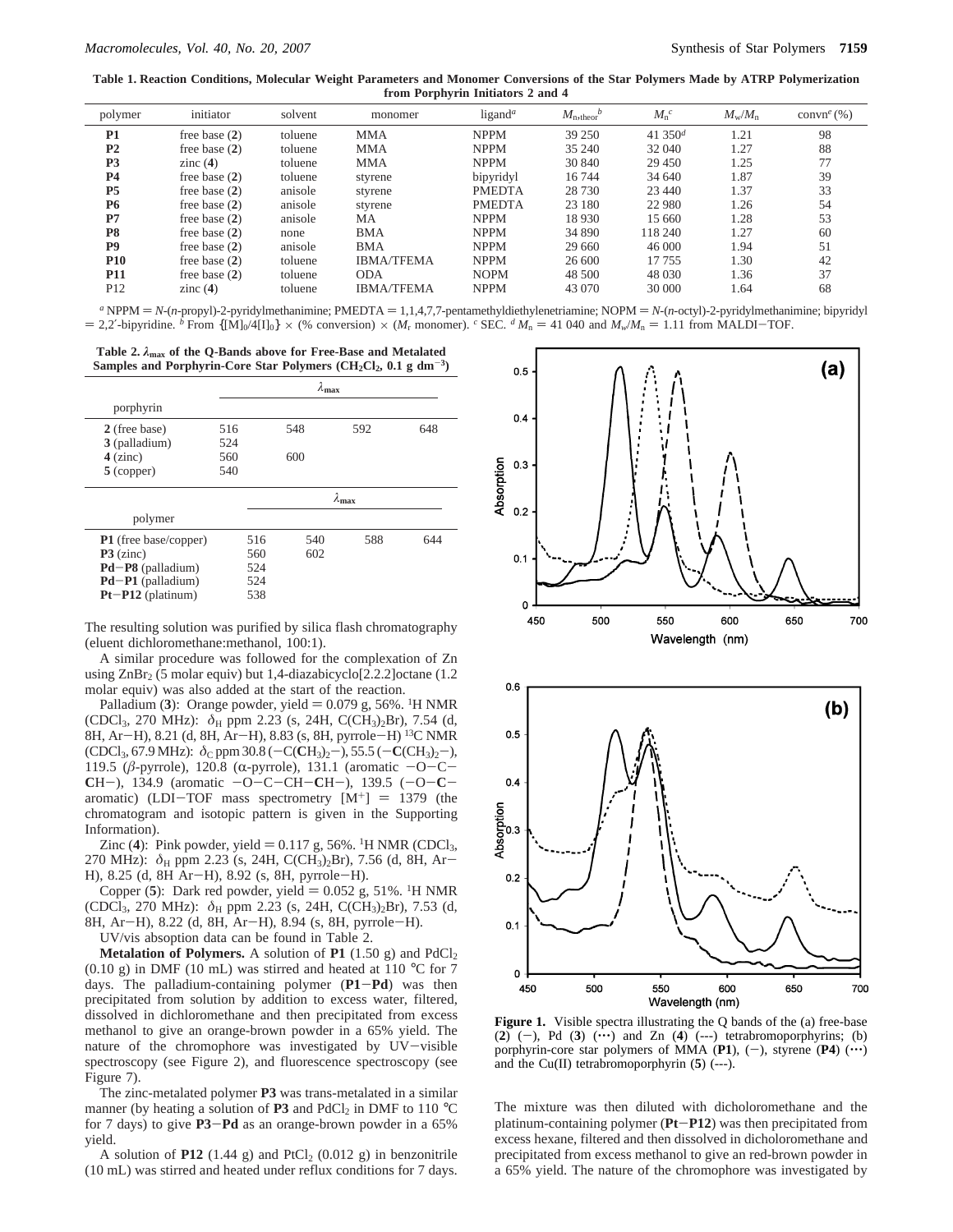

**Figure 2.** (a) Semilogarithmic plots and (b)  $M_n$  vs conversion plots for the synthesis of **P1** (MMA, CuBr, *N*-(*n*-propyl)-2-pyridylmethanimine, toluene) and **P5** (styrene, CuBr, 1,1,4,7,7-pentamethyldieth-<br>ylenetriamine, anisole).

UV-visible spectroscopy (Supporting Information) and fluorescence spectroscopy (see Figure 7b).

**Hydrolysis of Ester Linker in Porphyrin-Core Polystyrene Star (P4**). A solution of **P4** (0.05 g), KOH (10 g), and 15-crown-5 (1 drop) in THF/water/ethanol (5 mL/0.5 mL/0.2 mL) was stirred and heated under reflux conditions for 16 h. After cooling, the solution mixture was added to an excess of methanol (∼40 mL), redissolved in THF, and precipitated from an excess of ethanol. The precipitate was rinsed with water/ethanol and then ethanol and then dried. The very lightly colored (creamy brown) powder was then analyzed by SEC using UV-vis and RI detectors.

Before hydrolysis **P4**:  $M_n = 23,440$ ,  $M_w = 32,100$ ,  $M_w/M_n =$ 1.37 (RI);  $M_n = 24,200$ ,  $M_w = 31,560$ ,  $M_w/M_n = 1.25$  (400 nm). After hydrolysis **P4**:  $M_n = 5{,}290$ ,  $M_w = 6{,}070$ ,  $M_w/M_n = 1.15$ 

(RI);  $M_n = 5{,}060$ ,  $M_w = 5{,}980$ ,  $M_w/M_n = 1.18$  (254 nm).

**Fluorescent Film Formulations**. Two polymer solutions for casting as thin fluorescent films were made up as follows. Solution A: 0.015 g of **Pd**-**P1** (1 wt % of total film weight) was mixed with 10 mL of a 15% (w/v) stock solution of poly(butyl methacrylate)-*co*-(methyl methacrylate) in butyl acetate. Solution B: 0.01 g of **Pd**-**P8** (1 wt % of total film weight) was mixed with 10 mL of a 10% (w/v) stock solution of poly(isobutyl methacrylate)-*co*- (trifluoroethyl methacrylate) in butyl acetate.

The solutions were cast using an artist's airbrush onto quartz slides (AGAR scientific) connected to the laboratory compressed air supply. The application was deliberately not quantitative, but the thicknesses were measured (using a handheld micrometer) to be between 14 and 26  $\mu$ m.

#### **Results**

**Synthesis of Porphyrin ATRP Initiators.** The free-base porphyrin initiator (**2**) was synthesized by the esterification of 5,10,15,20-tetrakis(4-hydroxyphenyl)-21*H*, 23*H*-porphine (**1**)



Figure 3. Overlay of molecular weight distribution plots obtained by SEC illustrating distribution measured by UV-vis detector (400 nm, dashed line) and RI detector (solid line) of (a) star polymer **P1** and (b) star polymer **P4**.



**Figure 4.** <sup>1</sup> H NMR spectrum of **P1**. Expansion shows resonances attributed to the porphyrin core. Resonance centered at 7.26 ppm due to a trace of CHCl<sub>3</sub> and residual toluene.

with 2-bromo-2-methylpropanoyl bromide in the presence of triethylamine (Scheme 1).<sup>11</sup> During the reaction competition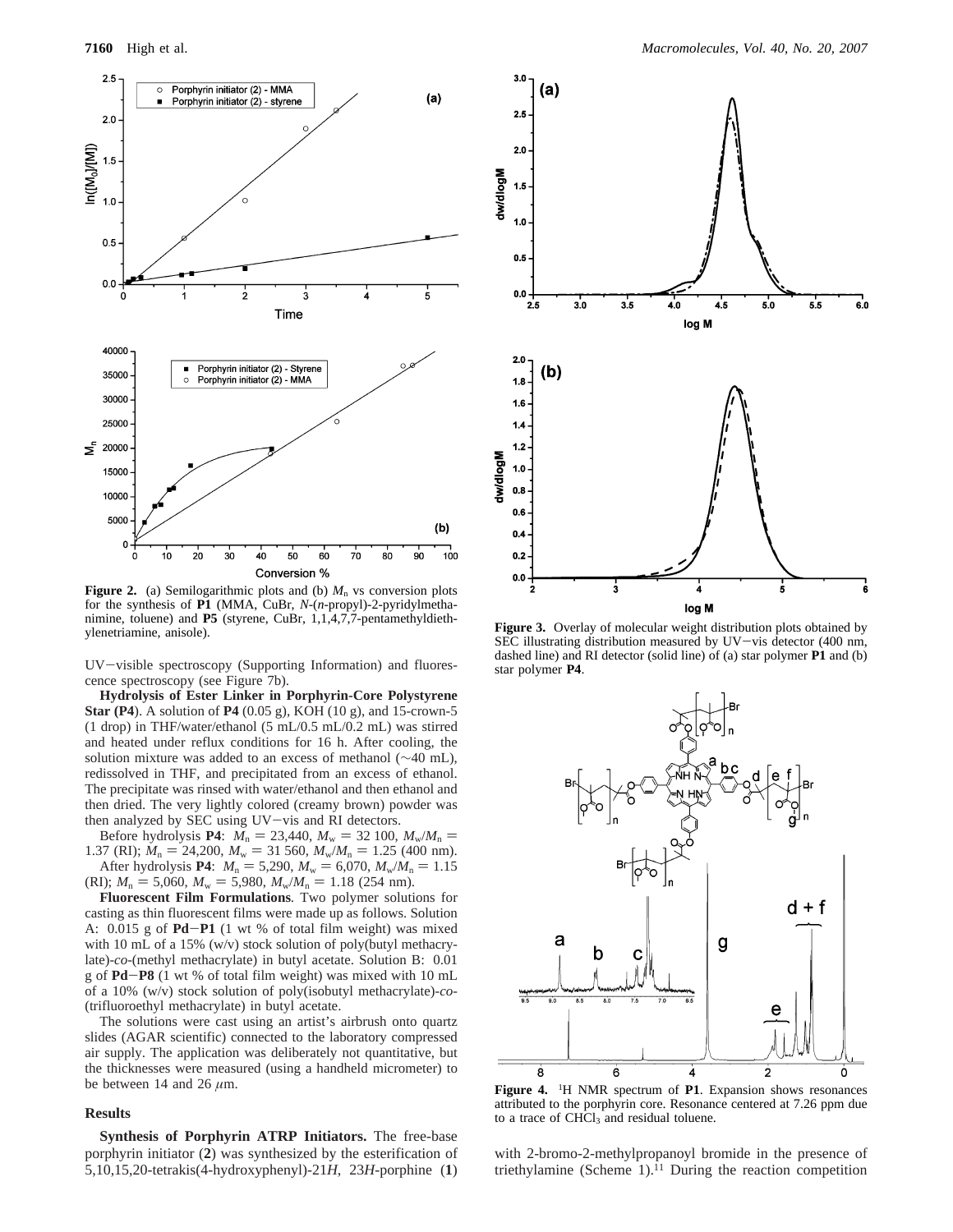

**Figure 5.** Overlay of molecular weight distribution plots obtained by SEC for **P4** before and after basic hydrolysis illustrating distribution measured by UV-vis detector (solid line, 400 nm for prehydrolysis, 254 nm posthydrolysis) and RI detector (dashed line).

between the porphyrin and triethylamine for the HBr liberated during esterification meant that a wash of the product solution with dilute aqueous NaOH was necessary to neutralize significant quantities of protonated porphyrin (characterized by a green color). Subsequent to this wash and further purification by column chromatography, the neutral porphyrin (characterized by a purple color) was obtained in high yields (91%). It would appear likely that the low yield (21%) recorded by Beil and Zimmerman for the synthesis of a similar porphyrin was result of retention of the protonated porphyrin on the column.<sup>9b</sup>

The successful metalation of the free-base tetrabromoporphyrin (**2**) was performed by heating the compound with the relevant metal salts  $(ZnBr_2, CuBr_2, or PdCl_2)$  in dichloromethane/methanol mixed solvent under reflux conditions.<sup>12</sup> Whereas the Pd and Cu porphyrins were obtained in reasonable yields (>50%) following this method the Zn complexation led to yields of less than 10% of the desired complex. Analysis of the byproducts indicated that cleavage of the ester functions was taking place in the presence of Zn and liberated HBr and consequently 1,4-diazbicyclo[2.2.2]octane was employed as a base in the reaction whereupon yields of 50% were obtained. The resultant metal porphyrin complexes were characterized by <sup>1</sup>H NMR spectroscopy, MALDI-TOF and UV-vis spectroscopy. The UV-vis spectra of these complexes accorded with those observed for similar porphyrin metal complexes (Figure  $1a,b$ ).<sup>13</sup>

**ATRP from Porphyrin Initiators.** The tetrabromo-Pdporphyrin (**3**) was employed as the initiator for the subsequent attempted polymerization of styrene employing various ATRP catalysts (*N*-(*n*-propyl)-2-pyridylmethanimine, 2,2-bipyridine, PMEDTA) and conditions (toluene, bulk,  $80-110$  °C); however, no polymerization of the monomer was observed.14

In contrast the polymerization of methyl methacrylate employing the free-base tetrabromoporphyrin (**2**) as the initiator with Cu<sup>I</sup>Br/ *N*-(*n*-propyl)-2-pyridylmethanimine (NPPM) as the catalyst system in toluene at 90 °C proceeded successfully albeit slowly (**P1** and **P2**, Table 1). After 5 days the reactions yielded star polymers of close-to-expected molecular weight parameters, low polydispersities (<1.3) and high conversions (77-98%). The polymerization of styrene was attempted employing tetrabromoporphyrin (**2**) as the initiator using various catalyst systems (Cu<sup>I</sup>Br, Cu<sup>I</sup>Cl, NPPM, 2,2'-bipyridyl) and temperatures  $(90-110 \degree C)$  in toluene and without solvent. With the exception



**Figure 6.** Visible spectra: (a) the Zn(II) porphyrin-core star-PMMA  $(P3)$  ( $\cdots$ ), the Zn(II) (4) tetrabromoporphyrin (---), and the Pd(II) porphyrin-core star-PMMA (P3-Pd) (-); (b) the Cu(II)/free-base porphyrin-core star-PMMA ( $P1$ ) (-), the Pd(II) tetrabromoporphyrin  $(3)$  ( $\cdots$ ), and the resulting Pd(II) porphyrin-core star-PMMA (**P1-Pd**) (---).

Wavelength (nm)

550

600

650

700

 $0.1$ 

 $\pmb{0}$ 450

500

of the 2,2′-bipyridyl reaction (**P4**, Table 1) in all other cases no polymeric product resulted. The reaction using the 2,2′-bipyridyl ligand gave a high polydispersity polymer of double the expected molecular weight. Relatively successful polymerizations of styrene resulted upon employing PMEDTA as the ligand for Cu<sup>I</sup>Br in anisole as the solvent at 90 °C. As with the polymerization of MMA the polymerization was slow and after 5 days however monomer conversions were no higher than 55%. Kinetic analysis of the MMA and styrene polymerizations demonstrated that whereas both polymerizations followed first order behavior (Figure 2a), the number-average molecular weight of the styrene was only linear with monomer conversion up to about 20%. This correlated with almost complete cessation of polymerization. It is likely that the prolonged reaction times employed led to degradation of the PS-Br end group (such as by expulsion of HBr). Such degradation has previously been observed by other researchers.<sup>15</sup> The activity of the styrene chain-ends is currently under investigation. One possible reason for the polymerization of MMA, but not styrene, in toluene was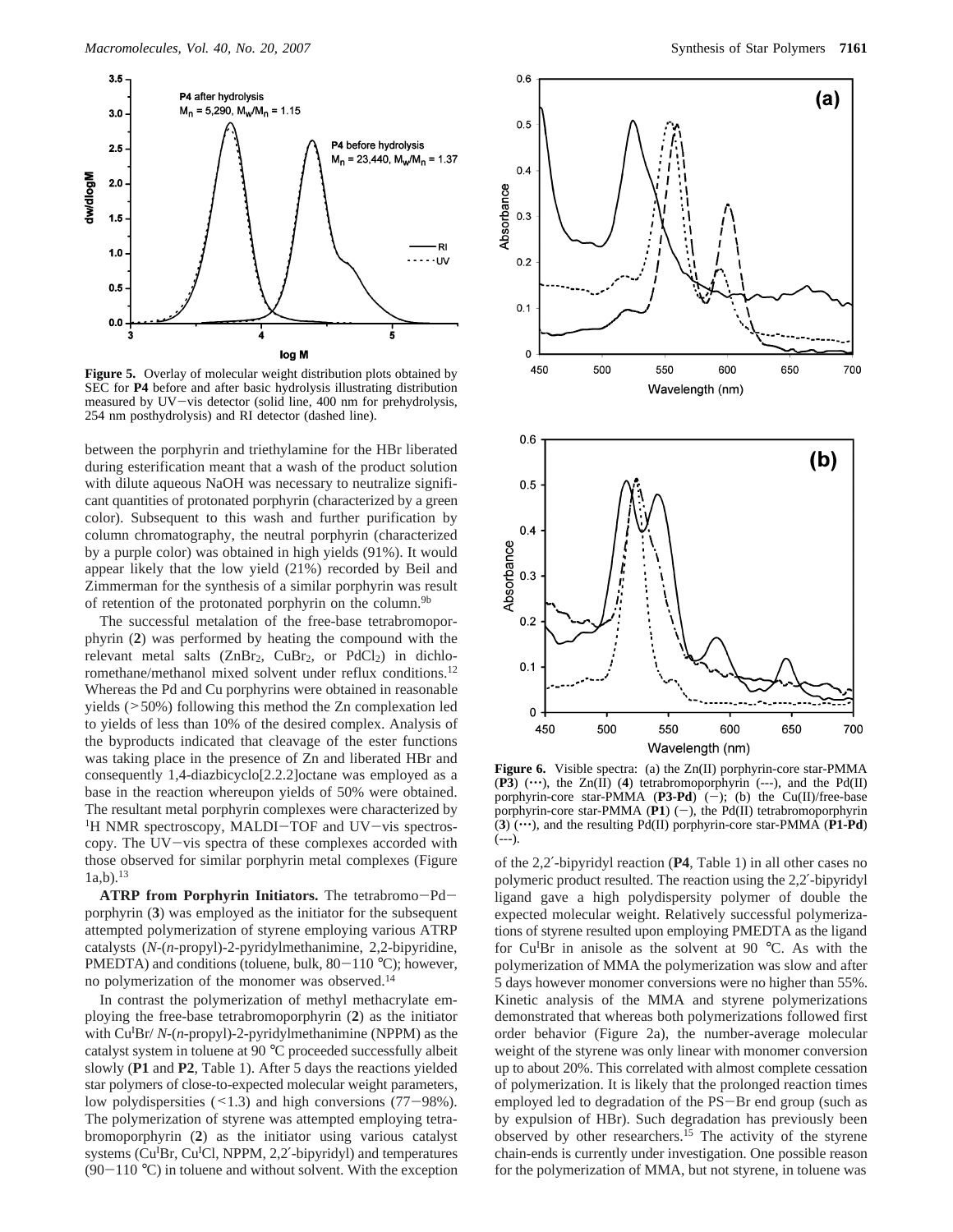

**Figure 7.** Emission and excitation spectra for (a) the Cu(II)/free-base porphyrin-core star-PMMA (**P1**) and Pd(II) porphyrin-core star-PMMA (**P1-Pd**) in THF solutions and (b) a film of poly(isobutyl methacrylate)-*co*-(trifluoroethyl methacrylate) containing 1 wt % **P1**-**Pd**: excitation spectrum (--) ( $\lambda_{\text{em}}$  607 nm) and emission spectrum (---) ( $\lambda_{\text{exc}}$  404 nm).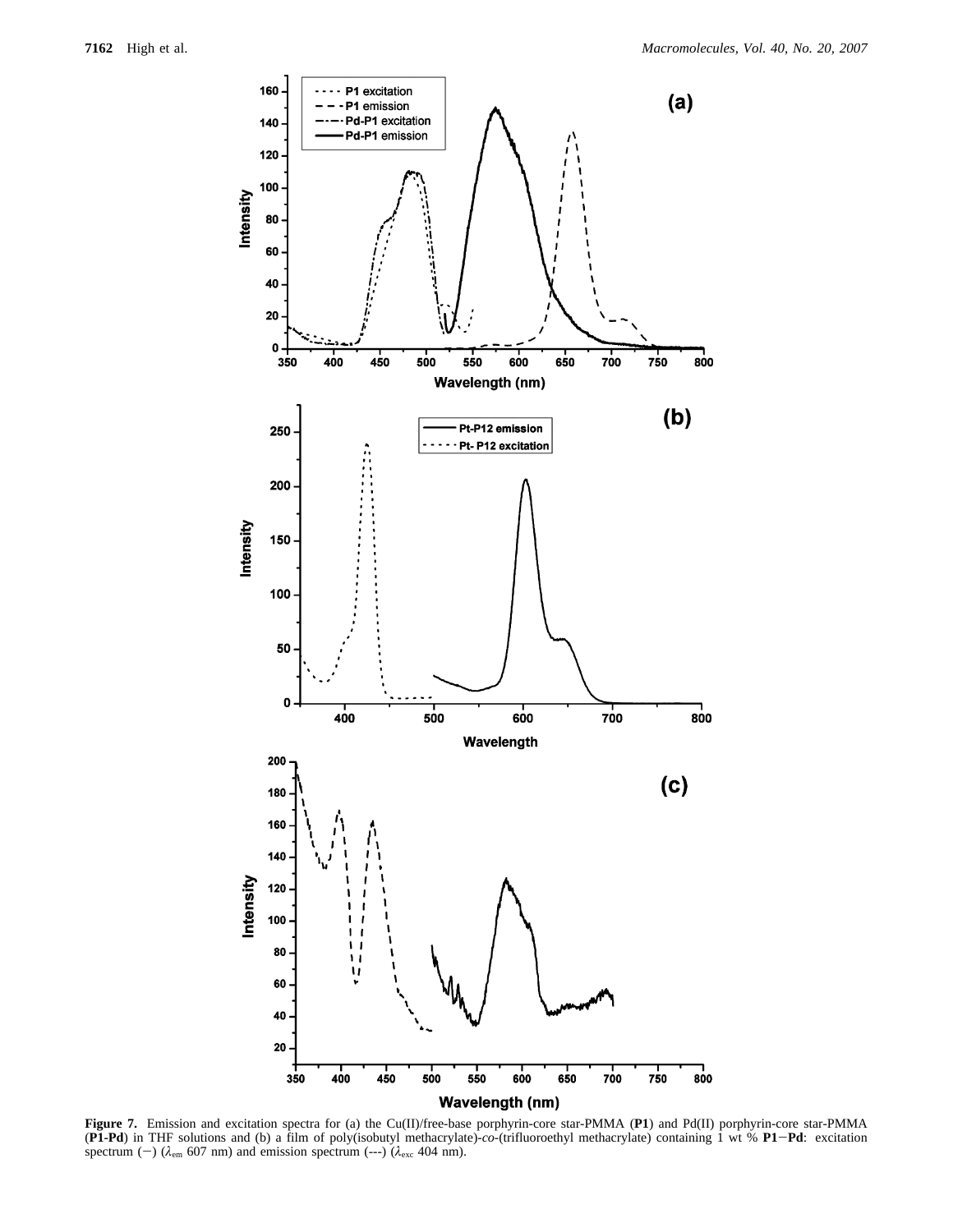**Scheme 1. Synthesis of the Tetrabromoporphyrin ATRP Initiator and Metal Complexed Porphyrins**



**Scheme 2. Synthesis of Star Porphyrin-Core Star PMMA and Metalation of Resultant Polymers**



 $8: M = Pd$  $7: M = Zn$ DMF,  $\Delta$ , N<sub>2</sub>

**Scheme 3. Monomers Employed in ATRP Using Porphyrin Initiators**



the reduced solubility of the porphyrin initiator in nonpolar solvents. The mixtures for the MMA polymerizations appeared homogeneous whereas those for the toluene-based styrene polymerizations were inhomogeneous (small particulates were visible). Presumably MMA acts as a cosolvent for the porphyrin

initiator whereas in styrene/toluene mixtures solubility is reduced and anisole acts as the polar cosolvent in the styrene polymerizations allowing for the solubilization of the initiator.

It was evident that a degree of metalation of the porphyrin core by copper(II) occurred during the polymerizations as evidenced by comparison of the UV-vis absorption spectra of the free-base porphyrin (**2**), a Cu(II) tetrabromoporphyrin (**4**) and the star polymers (an example of the overlaid  $UV - vis$ spectra is shown in Figure 1b). Incorporation of Cu(II) into a monofunctional initiator porphyrin during ATRP has previously been observed by de Loos et al.<sup>9a</sup> All polymers clearly displayed two Q bands with  $\lambda_{\text{max}}$  above 450 nm that were attributable to the free-base porphyrin and a Cu(II) porphyrin complex respectively. Despite this, the polymeric products were of low polydispersity and close to expected molecular weights for both methyl methacrylate and styrene polymerizations. Size exclusion chromatographic analysis (SEC) of the star polymers was performed using both refractive index and UV absorption detectors; the latter absorption set to 400 nm (the Soret absorption band characteristic of the porphyrin initiator) and demonstrated the complete incorporation of the porphyrin in the polymers **P1** (MMA) and **P4** (styrene) (Figure 3). A small quantity of high molecular weight material was evident from the SEC trace of **P1** (PMMA) with a peak molecular weight approximately twice that of the  $M_n$  of the sample ( $M_p$  =  $\sim$ 87 000 vs  $M_p = \sim$ 42 000). This high molecular weight material was evident in the early stages of the polymerization, and it is likely that it results from a small degree of bimolecular termination during the buildup of excess Cu<sup>II</sup>Br<sub>2</sub> (the persistent radical effect).16 It is likely that this bimolecular termination could be greatly reduced in future polymerizations by the introduction of  $Cu^{II}Br_2$  to the initial reaction mixture. MALDI-TOF analysis of **P1** using a *trans*-indole acrylic acid matrix confirmed the accuracy of the SEC data giving an  $M_n$  of 41 043 and a polydispersity index of 1.11 ( $M_n = 41$  350,  $M_w/M_n =$ 1.21 by SEC) (chromatogram given in Supporting Information).

Unfortunately 1H NMR analysis of the star polymers would not allow for calculations of molecular weights via end group analysis (a typical NMR spectrum, that of *P***1** is shown in Figure 4). While the generally good agreement between the theoretical  $M_n$  values with measured  $M_n$  values provides an indication of efficient initiation and controlled polymerizations, independent confirmation was desired. To confirm that efficient initiation was occurring from the porphyrin core a simple hydrolysis experiment was carried out on a core-porphyrin star-polystyrene (**P5**) using KOH. After hydrolysis and cleavage of the ester bonds linking the polystyrene chains to the porphyrin core, the  $M_n$  value of the remaining PS chains ( $M_n = 5290$  by RI detector) were approximately one-fourth of the initial value ( $M_n = 23,440$ )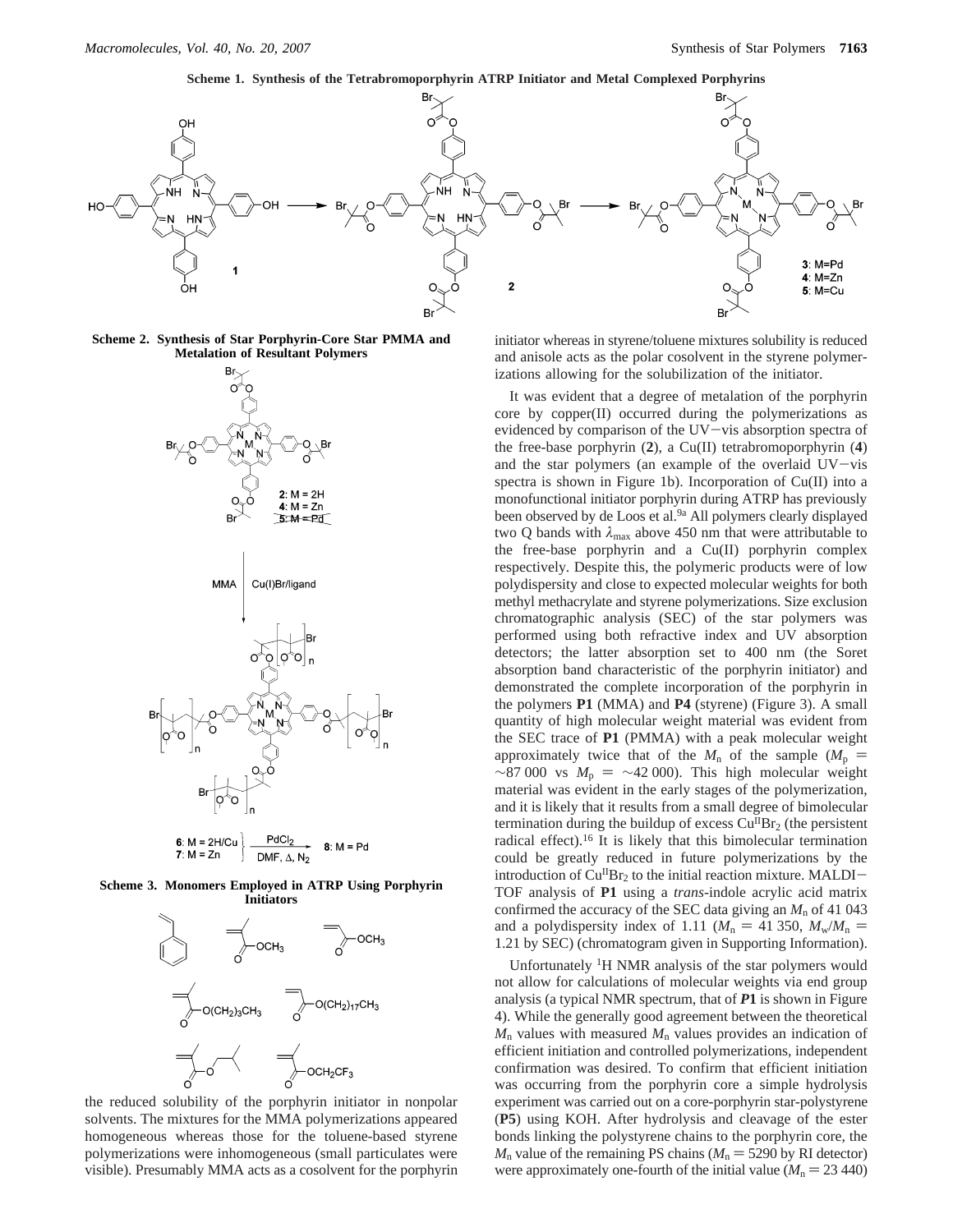with a polydispersity index of 1.15, indicating efficient initiation from the majority of Br initiating functionalities (Figure 5).

An attempt was made to polymerize methyl acrylate employing the free-base tetrabromoporphyrin (**2**) as the initiator with Cu<sup>I</sup>Br/ *N*-(*n*-propyl)-2-pyridylmethanimine (NPPM) as the catalyst system in toluene at 90 °C. However after 18 h no polymerization was observed to have occurred. Again it was presumed that the porphyrin initiator was not sufficiently soluble in the reaction mixture to allow initiation to occur, though this was not apparent from simple inspection. A subsequent attempt to polymerize MA in bulk using PMEDTA as the ligand led to an insoluble (presumably cross-linked) material within 2 h. A successful polymerization was obtained by employing the Cu<sup>I</sup>-Br/ *N*-(*n*-propyl)-2-pyridylmethanimine (NPPM) in anisole and the reaction was stopped after 47 h when the reaction mixture became too viscous for stirring to continue. A low polydispersity polymer (P7,  $M_w/M_p = 1.28$ ) was obtained with 87% conversion by NMR and with a close to theoretical  $M_n$  value by SEC.

Butyl methacrylate similarly did not polymerize using Cu<sup>I</sup>-Br/ *N*-(*n*-propyl)-2-pyridylmethanimine (NPPM) as the catalyst system in toluene at 90 °C, consequently a bulk polymerization was performed using the same system at 90 °C. After 3 h the reaction mixture ceased stirring efficiently and subsequent workup gave a polymer (**P8**) in a 60% yield (gravimetric). However a substantial discrepancy was observed between the *M*<sup>n</sup> expected for the product of the butyl acrylate polymerization and that observed. Given the size of the differences it would seem unlikely that variance between the hydrodynamic volumes of the standards employed in the SEC calibration (PMMA standards) and butyl methacrylate can account for this discrepancy. No explanation is available at this time however one possibility is that there is poor initiation efficiency of the porphyrin in the bulk mixture (i.e., the rate of propagation exceeds the rate of initiation in the early part of the polymerization). When the polymerization was carried out in anisole a polymer ( $P$ 9) with an  $M<sub>n</sub>$  value closer to that predicted was obtained but the polydispersity index was above that expected from a controlled polymerization ( $M_w/M_n = 1.94$ ). We have previously described the optimized synthesis of poly(octadecyl acrylate) using a N-(n-octyl)-2-pyridylmethanimine/Cu<sup>I</sup>Br catalyst system, and when a polymerization of octadecyl acrylate in xylene was performed using the free-base tetrabromoporphyrin (**2**), the reaction was stopped after 76 h, giving a coreporphyrin star-PODA (P11) in 37%.<sup>10b</sup> The polymerization of ODA has been previously observed to be slow, and it is likely that the polymerization was incomplete rather than it had ceased.

It has been observed that for optimum performance as oxygen and pressure sensors porphyrins need to be encapsulated in a highly oxygen permeable matrix and the best examples of such polymers to date are silicone-based elastomers or fluorinated (meth)acrylates.17 Poly(isobutyl methacrylate-*co*-trifluoroethyl methacrylate) (PIBMA-*co*-TFEM) has been observed to act as an efficient  $O<sub>2</sub>$  permeablepolymer matrix of porphyrins, and consequently, the free-base porphyrin (**2**) was used as the initiator in the copolymerization by ATRP of isobutyl methacrylate and trifluorethyl methacrylate.18 This copolymerization yielded a star copolymer of PIBMA-*co*-TFEM (44% IBMA to 56% TFEMA by monomer incorporation) demonstrating the versatility of the method described for synthesizing covalently bound porphyrin metallopolymers potentially suitable for oxygensensing and PSP applications.

**Palladium Complexation.** To side-step the incorporation of Cu(II) into the porphyrin core during the polymerizations and to enable the synthesis of luminescent polymers, the Zntetrabromoporphyrin (**4**) was synthesized and employed in the ATRP of methyl methacrylate with a view to the subsequent removal of Zn after polymerization thereby regenerating the free-base porphyrin (following the approach to Zn-metalated monofunctional porphyrin initiators suggested by de Loos et al.).9a The polymerization of MMA in toluene using CuI Br, *N*-(*n*propyl)-2-pyridylmethanimine and Zn tetrabromoporphyrin (**4**) proceeded successfully. After 17 h and 77% monomer conversion a PMMA star polymer ( $P$ **3**) was obtained with an  $M_n$  of 29 450 (close to the theoretical value, Table 1) and a relatively narrow polydispersity  $(\leq 1.3)$ .

The  $Zn(II)$  could be directly replaced by  $Pd(II)$  in the porphyrin-core star-PMMA ( $P3$ ) by heating with  $Pd<sup>H</sup>Cl<sub>2</sub>$  in DMF at 110 °C for 7 days (no effort was made to quantify the kinetics of this reaction). UV-vis spectroscopic comparison of the Zn- (II) porphyrin-core star-PMMA (**P3**) with the Pd(II) and Zn(II) tetrabromoporphyrins (**3** and **4**) and the resulting Pd(II) porphyrin-core star-PMMA (**Pd**-**P3**) clearly demonstrated the removal of the Zn(II) by Pd(II) (Figure 6a). To further demonstrate the utility of this approach to incorporating metals into the cores of these polymers the porphyrin-core star-PIBM-TFEMA (**P12**) was synthesized by the copolymerization of IBMA and TFEMA in toluene using Cu<sup>I</sup>Br, *N*-(*n*-propyl)-2pyridylmethanimine and Zn tetrabromoporphyrin (**4**). After 3 h, the reaction became highly viscous and stirring ceased. After workup a Zn porphyrin-core star copolymer of PIBMA $co$ -TFEM (42% IBMA to 58% TFEMA by <sup>1</sup>H NMR) was obtained in 68% yield (gravimetric). This copolymer (**P12**) was heated under reflux conditions with  $Pt^{II}Cl_2$  in benzonitrile for 72 h and the resulting Pt(II) porphyrin-core star-PIBMA-TFEMA (**Pt**-**P12**) displayed a Q-band *<sup>λ</sup>*max at 539 nm by UVvis analysis (Supporting Information).

It was concurrently found that heating polymer **P1** with PdCl<sub>2</sub> in DMF resulted in the incorporation of Pd(II) to give a predominantly Pd(II) porphyrin-core star-PMMA. Again this was demonstrated by comparison of the  $UV$ -vis spectra of the Cu(II)/free-base porphyrin-core star-PMMA (**P1**) with the Pd- (II) and Cu(II) tetrabromoporphyrins (**3** and **5**) and the resulting Pd(II) porphyrin-core star-PMMA (**Pd**-**P1**) (Figure 5b). MAL-DI-TOF analysis of **Pd-P1** data gave an  $M_n$  of 41 397 and a polydispersity index of 1.09 compared to  $M_n = 41,043, M_w/M_n$  $= 1.11$  by SEC for **P1** (chromatogram given in the Supporting Information). For both palladiated porphyrin-core polymers (**Pd**-**P1** and **Pd**-**P3**) a strong absorption band ascribable to Pd(II) complexation was visible at 524 nm (Table 2, Figure 6b)

**Fluorescent Behavior.** Both polymers containing Pd(II) in the porphyrin-core (**Pd**-**P1** and **Pd**-**P3**) were demonstrated to be fluorescent by spectroscopic analysis of their solutions in tetrahydrofuran (at concentrations of 0.1 g dm<sup>-3</sup>) (Figure 7a). The Pt(II) porphyrin-core star-PIBMA-TFEMA polymer (**Pt**-**P12**) also showed strong fluorescence in butyl acetate solution (Figure 7b) with *λ*max at 604, 648, and 860 nm (excitation 425 nm).

In pressure sensitive paints, the luminescent porphyrin components typically contain Pd or Pt and are incorporated in the polymer matrices at  $1-2$  wt % of the total solids content.<sup>19</sup> Whereas the arm lengths of the polymer components in the polymers synthesized in this study were relatively low at the molecular weights achieved, relatively high molecular weight homopolymer samples can be utilized in the paint formulation to provide the oxygen permeable film matrix. Consequently the mechanical properties of the films are not entirely dependent upon the star polymers themselves and the arms provide an